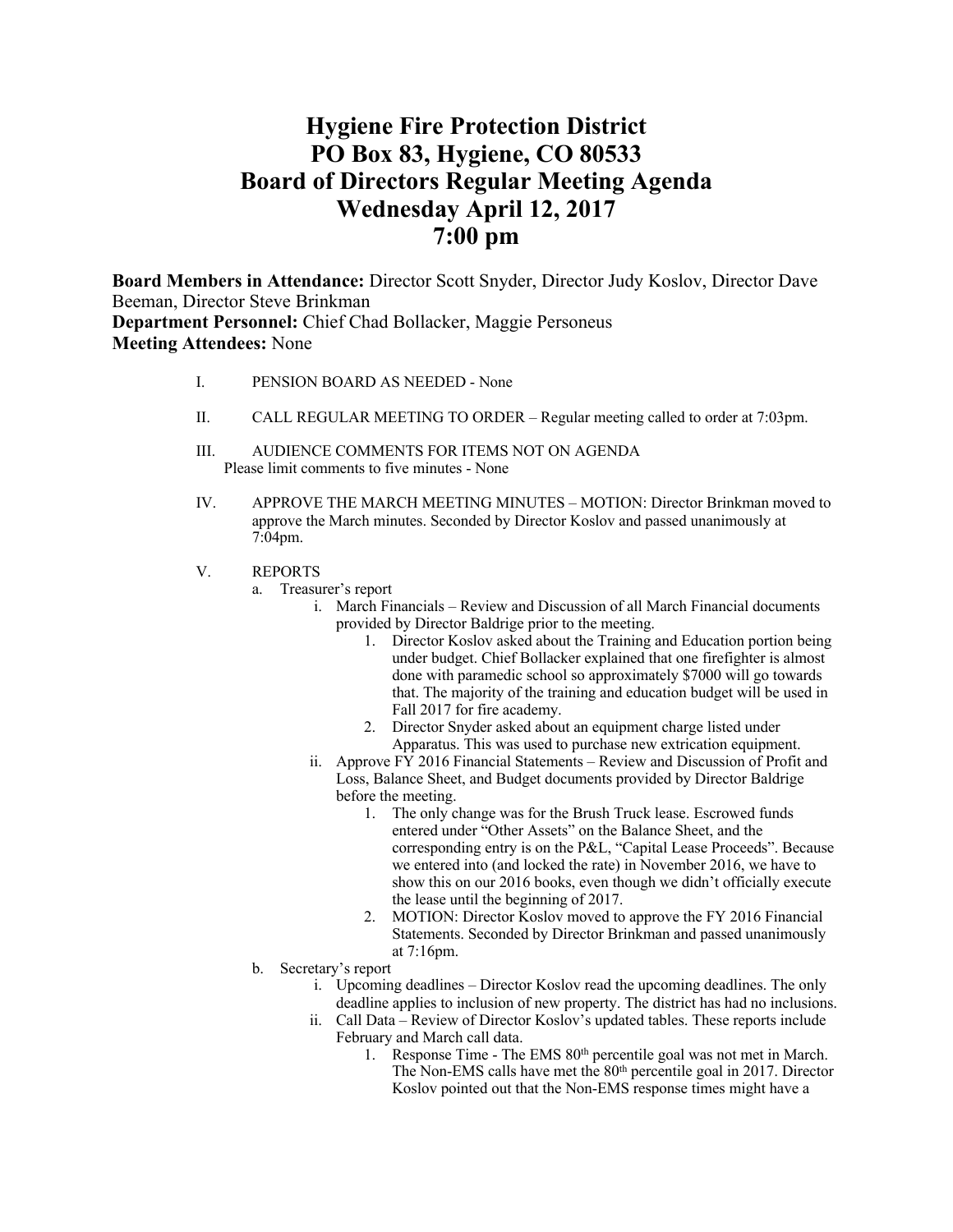downward trend which may indicate that the shift program is decreasing our response times.

- 2. Number of Responders We have met the goal of 2 responders for EMS calls since June 2016. The Non-EMS goal of 6 responders has not been met in February or March.
- 3. Day versus Night Most calls were during the day in March.
- 4. Shift Count Shift coverage was primarily on Fridays during the day in March. 8  $\frac{1}{2}$  shifts on Friday. 3  $\frac{3}{4}$  shifts on Wednesdays.
- 5. Minutes from Home to Station The non-shift times have gone up but the shift coverage.
- 6. Minutes from Station to Scene The time went down in March. The location of calls in March were closer to the station geographically.
- 7. Counts of ALS calls, BLS calls, ALS calls with EMTs and/or Paramedic Responding – In March 7 calls required ALS and 7 calls required BLS. Director Koslov suggested that the call data reflect what kind of equipment was used on ALS and BLS calls. Be more specific in the equipment needed. Chief Bollacker suggests to have a few categories within ALS and BLS that can encompass EMS calls.
- iii. Maggie: Notary Status Is certified as a Public Notary and waiting on stamp and book.
- c. Chiefs Report
	- i. March Calls There were 25 total calls
	- ii. Apparatus Updates
		- 1. New Brush truck, Update: The welding of the bed/box has started, waiting on updates of when to expect delivery.
		- 2. New QRV and Command Vehicle have been ordered, awaiting on more accurate delivery date. Was given the approximate delivery date being 8-11 weeks. Truck is scheduled to go to production line at Ford last week of April.
		- 3. New wildland hose has been ordered to replace some damaged hose from both the Rogers Road Fire as well as the Rabbit Mountain Fire.
	- iii. Station Updates
		- 1. Exterior of Station cleaning underway
		- 2. New electrical work is being performed and anticipated being done by the end of April.
		- 3. Ran piping in apparatus bay to install two air reels connected to air compressor.
	- iv. Recruitment/Hiring Process We currently have 7 in the hiring process.
	- v. Ambulance Update
		- 1. No updates at this time with current AMR response plan.
		- 2. We were offered a free used ambulance from Big Elk Meadows Fire. Will discuss in detail in New Business portion of the meeting.
	- vi. Marijuana Grow Facility Update No new updates.
	- vii. Public Relations We are hosting 3 youth Birthday parties I in the month of April
	- viii. Training
		- 1. Over the Month of April and May there will be multiple wildland trainings in several different aspects of wildland firefighting.
		- 2. Chief will be at a Wildland Fire Investigator Class from June 5th-9th in Alamosa
		- 3. We currently have two firefighters that are taking some Department Officer development training, working towards becoming Lieutenants.
		- 4. Date is to be determined, but in planning stages of setting up Active Shooter training response at Hygiene Elementary as well as schools in Lyons. Joint training between Boulder County Sheriffs, Hygiene, Lyons, and School District.
	- ix. New Developments/Houses/Businesses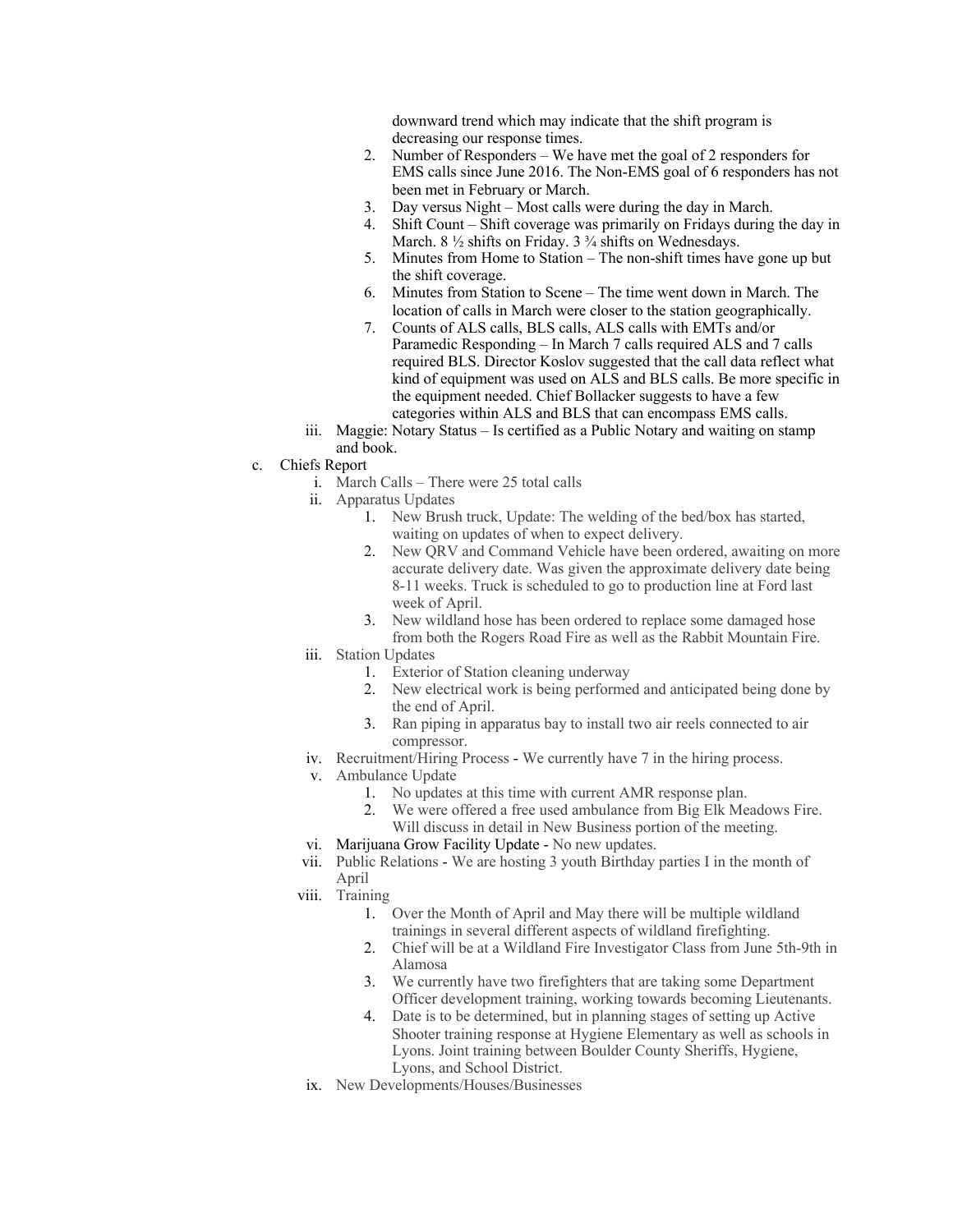- 1. Final Inspection scheduled to take place on 4/17 for a Residential Sprinkler Inspection.
- 2. Plans have been approved for a new Commercial Egg facility on North 95th St.
- x. Miscellaneous
	- 1. The state has come up with a new ID System. All department members including Board Members will be issued the new ID. Data entry almost complete
	- 2. Chief will be out of State Sunday July 9th-Sunday July 16<sup>th</sup>
	- 3. I have ordered a new porta pond that we borrowed from Lefthand Fire during our manure pile and field fire. It was being used to feed sprinklers on the pile. Unfortunately the high winds got a hold of it and damaged the pond beyond repair. The new pond will be \$1843.00 plus shipping. Waiting for the bill.
	- 4. Will be ordering testing equipment in April to allow us to perform flow tests on Fire Hydrants within the District
	- 5. Currently waiting on word for a grant through Department of Homeland Security for Ballistic PPE for Firefighters.
	- 6. Currently waiting on word for a grant through Walmart for 100 Smoke Detector/CO2 Detectors to hand out for Pub Ed for Hygiene Residents.
- xi. Auto/Mutual Aid Update Still working on these updates.
- xii. Shift Staffing The shift coverage is evening out. Coverage averages four days a week. No Saturday or Sunday shift coverage yet.
- xiii. Laptop/Scanner for Maggie Chief Bollacker deferred to Director Beeman for this update. Director Beeman compiled a budget for the computer, software, and peripherals. These will be purchased by Chief Bollacker and/or Director Beeman.
	- 1. MOTION: Director Brinkman moved to approve the budget, Seconded by Director Koslov, and passed unanimously at 8:10pm.
	- 2. Chief Bollacker will work with Director Baldrige to make these purchases.
	- 3. Director Beeman will be out of the country for a couple of weeks so these purchases and software installation will be done once he has returned.
- xiv. There is a vacant property with fire code violations that Chief Bollacker has investigated. Boulder County is also involved in remedying this fire danger.
- xv. Gordon Kennedy has stepped down as the Firefighter's Association treasurer. 1. Chief Bollacker and the Association are planning a gift to thank him for his years of service.
- VI. OLD BUSINESS
	- a. Compensating Volunteers Director Brinkman contacted Lyons Gaddis about the legal requirements and guidelines for compensating volunteers. He forwarded their response to Chief Bollacker. Lyons Gaddis has approved the current program. The Board budgeted for the program already and now it is the responsibility of Chief Bollacker to implement the shift program.
	- b. Meeting Notice Postings Will be discussed in the May meeting.
	- c. Goals
		- i. Board Bylaws and SOPs: Molly No Update
		- ii. Establish Level of Service for HFPD Medical Response: Scott No Update
		- iii. Establish Level of Service for Medical Transport Service: Scott No Update
		- iv. Get record keeping system set up filing, organization, preservation, accessibility of docs: Judy/Maggie – Director Koslov recommends that Maggie use a backup device discussed in the budget so that all documents are backed up. She checked with box.com to see how many business accounts needs to be purchased. Director Koslov proposed that we set up the started box account for the board members, Chief Bollacker, and Maggie. Seven accounts total for \$5 a month per account totaling \$420 a year. If Maggie runs out of space, the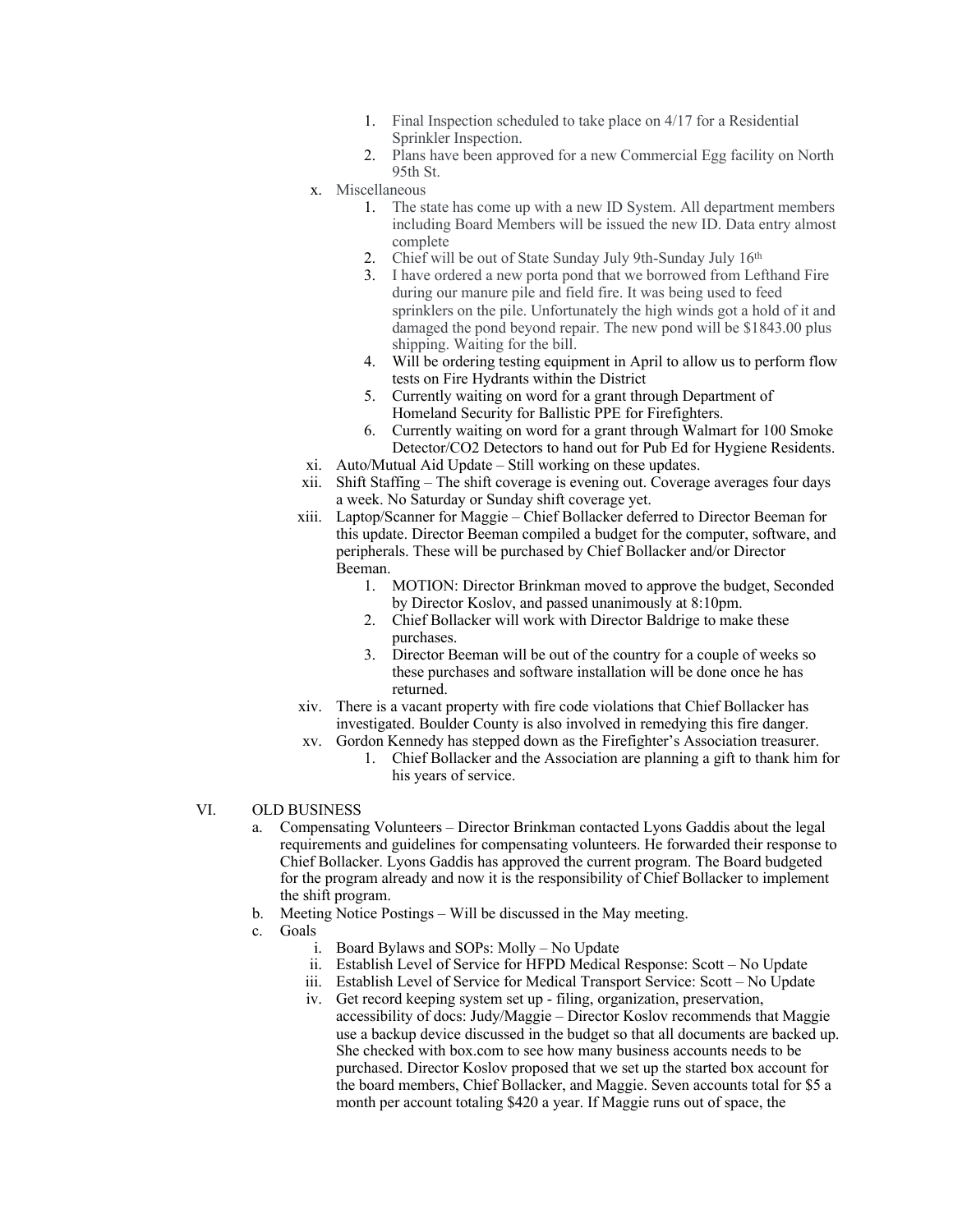accounts could be upgraded at that time. All group accounts will be set up with hygiene fire email accounts. Maggie's account would be under a records@hygienefire.org email account. Director Koslov is mostly concerned with getting the backlog taken care of. The only hard copies to be kept are ones that have historical significance or embossed seals.

- 1. Director Koslov will email the box.com salesman to purchase these accounts.
- 2. Consensus of the board is that Director Koslov will purchase the group accounts for a cost of \$420 per year.
- v. Strategic Plan: Steve No Update
- vi. Review Statement of Purpose: Chief Chief Bollacker has searched and not located an old statement of purpose yet. Boulder County has no record either. Chief Bollacker contacted Lyons Gaddis to see if they have a draft to begin with.
	- 1. Chief Bollacker wants this to be taken care of ASAP so that it can be filed with Boulder County. Director Snyder will add that to the May agenda. Chief Bollacker will make a first draft and send it to the directors prior to the May meeting.
- vii. Verify all employees have proper tax withholding: Molly; Insurance; Dave; Job Descriptions: Chief – Director Beeman has reached out to the Insurance agency to add Maggie under coverage. Chief Bollacker is working on a Job Description for Maggie's position. The Job Descriptions for the Chief and shift program have already been completed. Chief Bollacker also created descriptions for the fire marshal and lieutenants.

### VII. NEW BUSINESS

- a. Free Ambulance Big Elk Fire offered to give HFPD a free ambulance because they are getting a new ambulance.
	- i. It is a 1998 Ford Model and has just over 100,000 miles.
	- ii. There is an application with the Boulder County Sheriff's office to license an ambulance for transport but the cost would be waived because we are a volunteer agency.
	- iii. Chief Bollacker can see positives and negatives to acquiring it.
		- 1. Positives faster transport times, would be free
		- 2. Negatives older piece of equipment, cost of stocking
		- 3. Chief Bollacker believes that the board needs to make a decision quickly or the opportunity may pass.
	- iv. Director Brinkman is concerned with the cost of insurance and operation. Would the department bill for transport? Chief Bollacker addressed the possibility of charging. Lyons currently isn't billing but may reconsider their process.
	- v. Director Koslov asked Chief Bollacker if he would vote to acquire this vehicle. It would fit in the building. Chief Bollacker test drove it and believes it is in operating condition but may need some suspension work.
	- vi. Director Snyder is concerned with the cost of repairs. If we transport in it, it needs to be reliable. His preference is to wait and see if the data suggests that we need to acquire an ambulance in the future. If so, then the board could consider options at that time.
- b. Tablet Computers in Trucks Chief Bollacker is looking to purchase tablets to put in the truck so responders can map calls, for inspections, and CPR related tools. The budgeted amount was \$8,000 for 2017. \$40 per month per device plus \$9 per month for insurance. \$320 per month for the devices. A full year would cost approximately \$5,000. The tablets would cost approximately \$400 each. Eight tablets total.
	- i. Director Snyder suggested that the department purchase two tablets first to pilot them. One should be used by Chief Bollacker and the other could be used in one of the frequently used vehicles. Take time to learn the tablets and apps and work out the bugs before introducing them to all of the volunteers.
	- ii. Director Brinkman mentioned that the department purchase the tablets but only connect two of them to data service.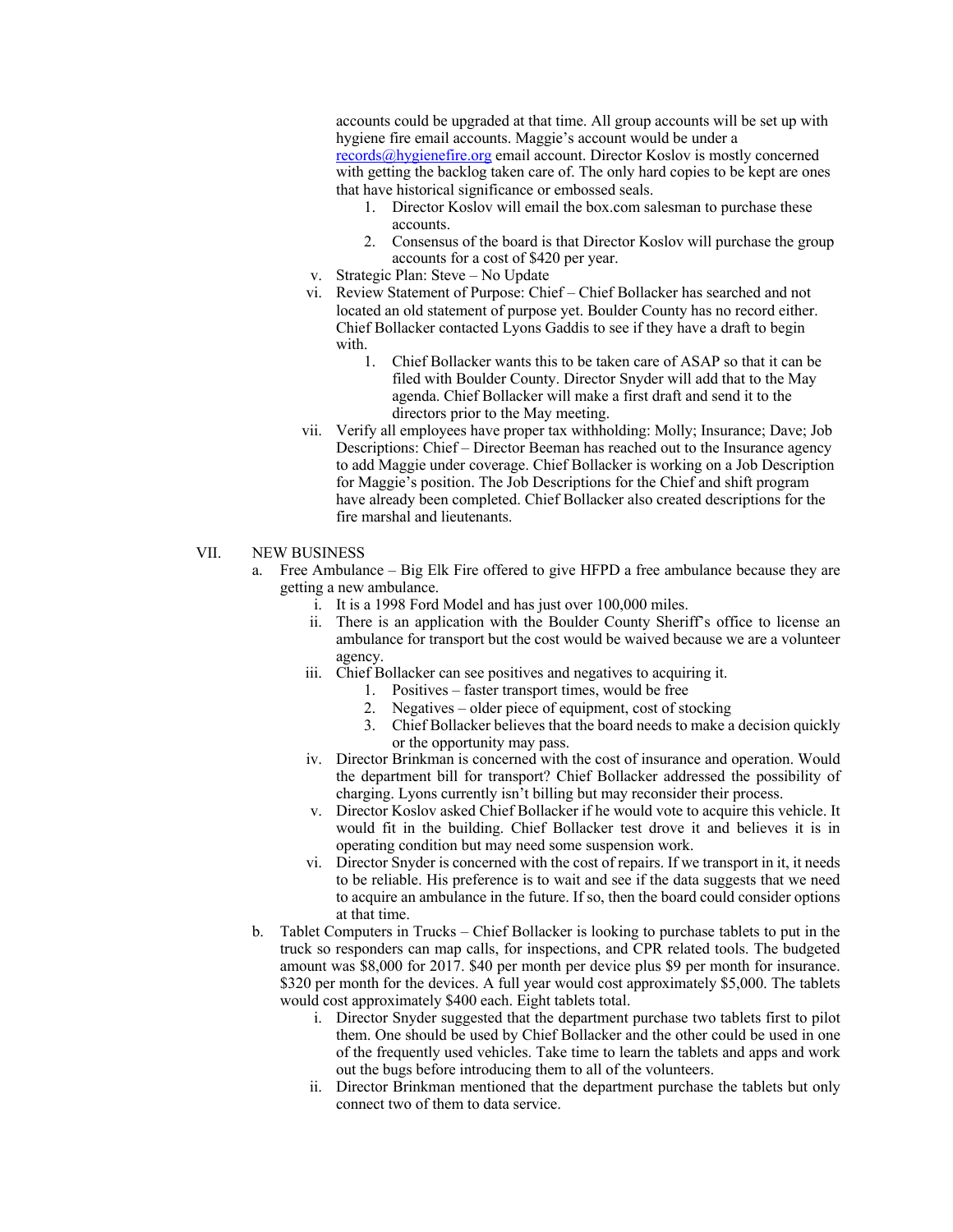- iii. Director Koslov asked what other similar programs are using. Chief Bollacker responded that Lyons has been using tablets and will equip every vehicle with a tablet. City of Longmont uses tablets in all vehicles also. The only departments not currently using them are ones that are located in areas that don't have reliable data connectivity.
- iv. Director Koslov agrees with Director Snyder on piloting two tablets initially and waiting to purchase the remaining tablets.
- VIII. ADJOURNMENT Director Brinkman moved to adjourn. Seconded by Director Beeman and passed unanimously at 9:14pm.

### **Motion/Resolution Summary:**

MOTION: Director Brinkman moved to approve the March minutes. Seconded by Director Koslov and passed unanimously at 7:04pm.

MOTION: Director Koslov moved to approve the FY 2016 Financial Statements. Seconded by Director Brinkman and passed unanimously at 7:16pm.

MOTION: Director Brinkman moved to approve the budget, Seconded by Director Koslov, and passed unanimously at 8:10pm.